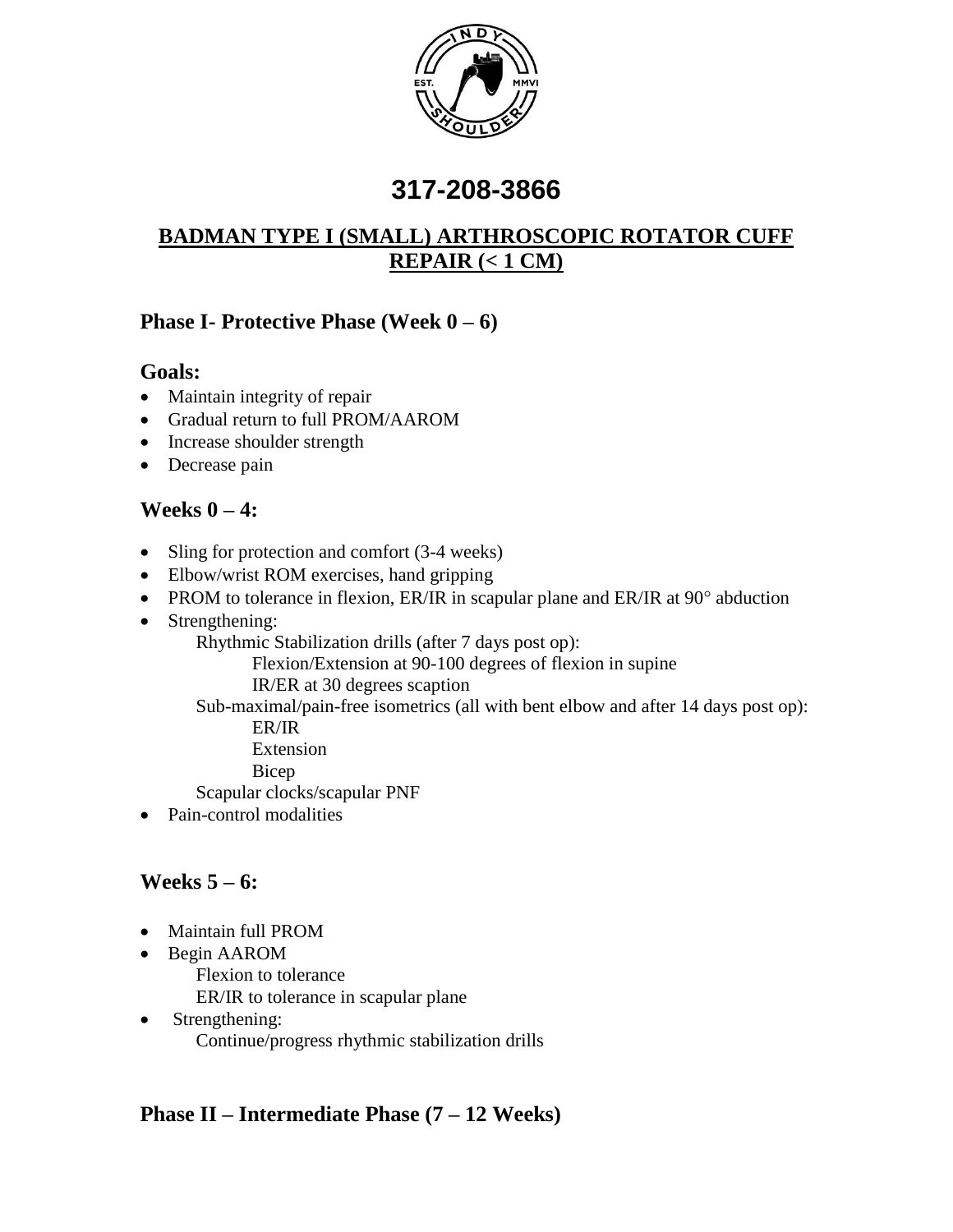#### **Goals:**

- Full, non-painful ROM
- Improve strength and power
- Increase functional activities; decrease residual pain

#### **Weeks 7 – 8:**

- Maintain full PROM, AAROM and begin AROM
- AROM to full by 8 weeks
	- Flexion to 90 degrees, progress if no hiking and good mechanics ER/IR as tolerated
	- Abduction when full Flexion is obtained
- Strengthening:
	- Sidelying ER @ 0° abduction no weight -- **NO ELASTIC RESISTANCE** Isotonics (light):

Prone rows to neutral arm position Prone horizontal abduction Bicep/tricep Flexion to 90 degrees Prone extension

## **Weeks 8– 12:**

- Continue ROM and self-capsular stretching if necessary
- Strengthening:

Isotonics (Progress weight/avoid elastic resistance):

- Prone rows to neutral arm position
- Prone horizontal abduction
- Bicep/tricep
- Flexion to 90 degrees
- Prone extension

Begin general shoulder strengthening with precautions:

Latissimus pulls with narrow grip and arms in front of body

Chest press with light dumbbells keeping elbows anterior to shoulder Machine rows

Military press with light dumbbells and arms in front only May begin closed chain stabilization drills

## **Phase III – Advanced Strengthening Phase (Weeks 13 – 16)**

#### **Goals:**

- Maintain full, non-painful ROM
- Improve shoulder complex strength
- Improve neuromuscular control
- Gradual return to functional activities